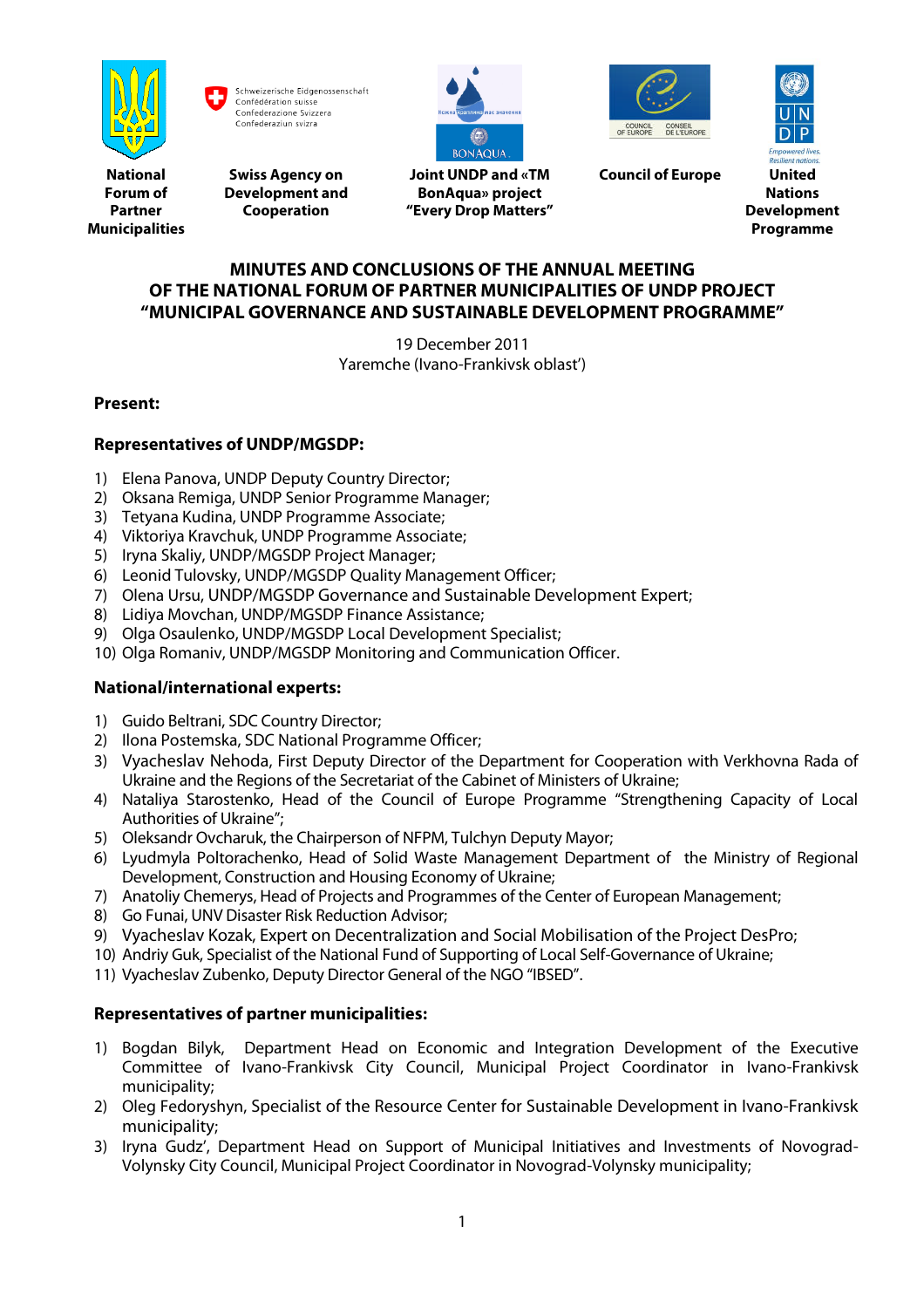- 4) Oksana Lyps'ka, Chief Specialist of Department for Support of Municipal Initiatives and Investments of Novograd-Volynskiy City Council;
- 5) Oleksandr Mel'nyk, Municipal Project Coordinator in Tulchyn municipality;
- 6) Volodymyr Garazd, Dolyna City Mayor;
- 7) Sergiy Gargat, Executive Director of Centre for Support and Development of Reforms in Dolyna;
- 8) Volodymyr Smoliy, Department Head on Local Development of Dolyna City Council;
- 9) Oleksandr Zayika, Municipal Project Coordinator in Voznesensk municipality;
- 10) Yuliya Gurtova, Specialist of the Department of Support of Municipal Initiatives and Investments of Voznesensk City Council;
- 11) Petro Vakhnyuk, Municipal Project Coordinator in Rivne municipality, Director of Support to UN Projects Department of Rivne City Council;
- 12) Kateryna Romanchuk, Teacher of physics and ecology of school No 19, Rivne municipality;
- 13) Oksana Stefunko, Municipal Project Coordinator in Galych municipality;
- 14) Igor Shulga, Glynianka City Mayor;
- 15) Anatoliy Negra, Gola Prystan' City Mayor;
- 16) Oleg Berezyuk, Director of the Department «Administration of the City Mayor», Lviv City Council;
- 17) Volodymyr Shnayder, Department Head for Internal Policy of the Department «Administration of the City Mayor», Lviv City Council;
- 18) Nazariy Gudz', Chief Specialist of the Department of International Relations and Information Policy of the Department «Administration of the City Mayor», Lviv City Council;
- 19) Pavlo Podkhvatilin, Rubizhne Deputy City Mayor;
- 20) Iryna Bozhych, Municipal Project Coordinator in Rubizhne municipality;
- 21) Dmytro Kuznetsov, Department Head for Investments Policy and External Economic Relations of Yevpatoriya City Council;
- 22) Sergiy Shevskyi, Department Head for Information Support, Advertising and Investments of the Main Department of Investments Policy and External Economic Relations of Yevpatoriya City Council;
- 23) Roman Bodnarchuk, Solotvynske Settlement Mayor, Bogorodchanskyi rayon;
- 24) Taras-Dmytro Rashkevych, Head of Organisational Department of Bogorodchanska Rayon Administration;
- 25) Liliya Mitsay, Department Head for Local Development, Kirovske City Council;
- 26) Natalya Rossokhata, Department Head for Housing Economy, Transport and Communication of Kirovske City Council;
- 27) Olena Shapoval, Department Head for Economic Policy and Investments of Novovolynsk City Council;
- 28) Zera Emirsalieva, Chief Specialist on International Relations, Deputy of Saky City Council;
- 29) Natalya Stasyuk, Community Activist on Education, Saky City Council;
- 30) Emine Bagatyrly, Chief Specialist of the Department of Economy, Municipal Initiatives, Strategic Planning, Investments and Trade of Dzhankoy City Council;
- 31) Lyubov Koval', Secretary of Kagarlyk City Council;
- 32) Andriy Grytsenko, Specialist of the Department of Support of Municipal Initiatives and Investments of Kagarlyk City Council;
- 33) Borys Pakholyuk, Head of Municipal Department of Zhytomyr City Council;
- 34) Valentyn Gaydarzhy, Mykolayiv Deputy City Mayor, Director of the Department of Housing Economy of Mykolayiv City Council;
- 35) Myroslav Koshelyuk, Director of the Institute of City Development, Vinnytsia;
- 36) Sergiy Maryinskykh, Deputy of Bakhchysaray City Council;
- 37) Diana Romanyuk, Specialist of the Department of Municipal Development of Zhytomyr City Council;
- 38) Galyna Romash, Municipal Project Coordinator in Pervomayske Settlement;
- 39) Rayisa Anipreyeva, Deputy of Pervomayske Settlement Council;
- 40) Anatoliy Dyriv, Head of Rozhniativska Rayon Council;
- 41) Ivan Shykerynec, Broshniv-Osada Settlement Mayor;
- 42) Volodymyr Piven', Boliakiv Deputy Mayor, Ivano-Frankivska oblast';
- 43) Ivan Ivashkiv, Polianycia Settlement Mayor of Bolekhivska City Council.

#### **1. Opening Session**

Opening the meeting, **Elena Panova**, UNDP Ukraine Deputy Country Director, greeted the participants and thanked everyone for participating in the seventh Annual Meeting of the National Forum of Partner Municipalities (NFPM). Ms. Panova reminded that the main objectives of the Forum are strengthening inter-municipal cooperation, exchange of experience and identifying those obstacles, which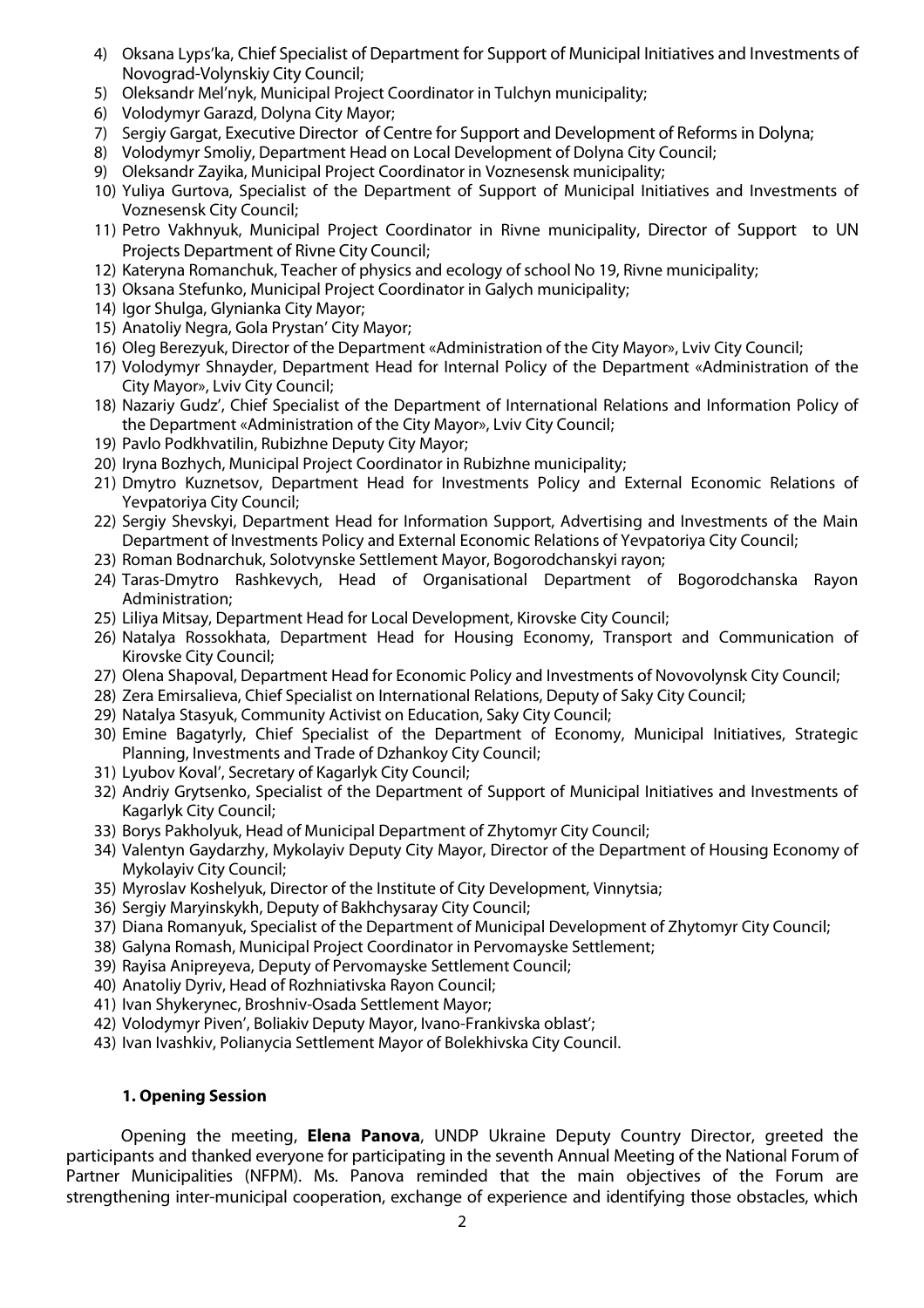UNDP/MGSDP partners face at the local level. It is important not only to identify local problems, but also to bring them up to the national level in order to find solutions. Ms. Panova said that the work, conducted by the Project at the local level, is extremely important for UNDP, and that she expected this year's meeting of the Forum to continue a constructive dialogue for elaborating the future outlook of the Project's work. UNDP Deputy Country Director expressed gratitude to Tulchyn municipality represented by Oleksandr Ovcharuk, Tulchyn Deputy Mayor, for chairing the National Forum of Partner Municipalities during 2011 and also to Vyacheslav Negoda, First Deputy Director of the Department for Cooperation with Verkhovna Rada of Ukraine and the Regions of the Secretariat of the Cabinet of Ministers of Ukraine, for his continuous cooperation with the Project and contribution to the development of local self-government in Ukraine.

**Guido Beltrani**, Director of the Swiss Cooperation Office in Ukraine, greeted the participants of NFPM. Mr. Beltrani pointed out that NFPM is a great opportunity to find out what are the achievements of UNDP/MGSDP in 2011 and discuss the plans for the upcoming year. He noted that the MGSDP project provides assistance to municipalities in many spheres of local development, such as energy efficiency in multiapartment houses, solid waste management, municipal services quality management, electronic governance etc. That is why one of the main objectives of the Forum is to identify the priority problematic areas of cities development in order to properly plan activities of the Project.

**Vyacheslav Nehoda**, First Deputy Director of the Department for Cooperation with Verkhovna Rada of Ukraine and the Regions of the Secretariat of the Cabinet of Ministers of Ukraine, welcomed the participants and thanked Elena Panova for high appreciation of his cooperation with UNDP. Mr. Negoda also thanked the MGSDP project and Swiss Cooperation Office for the work they perform in Ukraine, for invested resources and great results. Vyacheslav Nehoda said that the results achieved by the project are invaluable. Therefore, it is extremely important to exchange experience and document best practices for future dissemination and using for solving community problems in Ukraine.

**Oleksandr Ovcharuk**, the Chairperson of NFPM, Tulchyn Deputy Mayor, greeted the participants of the Forum and thanked UNDP, donor organisations and partner municipalities for their work.

#### **2. Presentations of national experts, representatives of communities and partners**

**Iryna Skaliy,** UNDP/MGSDP Project Manager, expressed gratitude to Project's donors – Swiss Confederation, Canadian International Development Agency, Royal Norwegian Embassy in Ukraine – for continuous support to MGSDP activities in Ukraine. Ms. Skaliy reminded that in 2009-2012 UNDP/MGSDP is in the stage of dissemination of the experience and works on three basic levels: the community level, the municipal and national levels. MGSDP project manager briefed the participants about what the Project achieved in 2011 and especially marked the work on elaboration of Model Educational Programme for acquiring qualification "Manager of multiapartment residential house" and for advance training of heads and/or members of the executive boards of associations of co-owners of multi-apartment house, elaboration of two policy papers in the sphere of solid waste management and introduction of electronic governance in Ukraine, completion of work on educational course "Sustainable Development of the Society" and its approval and endorsement by the Ministry of Education and Science, Youth and Sport of Ukraine, support of the piloting tool "Measuring Rule of Law in Public Administration" in two cities of Ukraine, support of inter-municipal project in the sphere of solid waste management in Tulchyn rayon (Tulchyn, Suvorivka and Kynashiv settlements) and other initiatives. In 2011, 22 community projects were approved worth UAH 1,910,058, out of which 16 projects implemented in the framework of UNDP/MGSDP and 6 – in the framework of joint UNDP and Coca-Cola company project (TM "BonAqua") "Every Drop Matters".

In 2012 the project aims to continue its work on elaboration of legislation in the sphere of housing economy, local self-governance and regional development; document gained experience and continue with introduction of effective knowledge management into project's activities; support partnermunicipalities' initiatives in the sphere of introduction of quality management system according to international standard ISO 9001:2008 and introduction of electronic governance, conduct trainings for officials of bodies of local self-governance and also to further support realization of community projects.

**Vyacheslav Nehoda**, First Deputy Director of the Department for Cooperation with Verkhovna Rada of Ukraine and the Regions of the Secretariat of the Cabinet of Ministers of Ukraine, said that the Government of Ukraine works in accordance with the National Action Plan, approved by the President of Ukraine. Mr.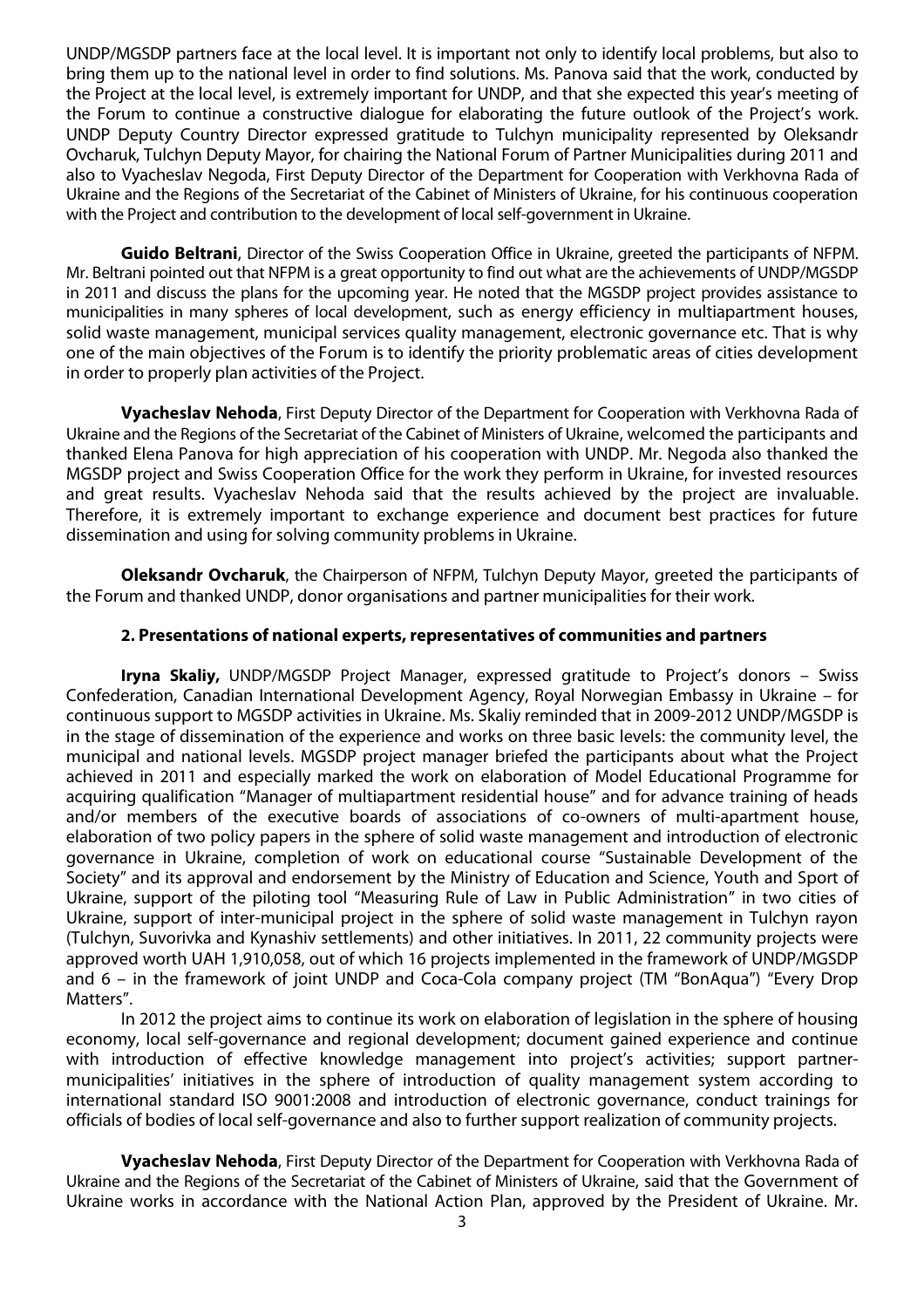Nehoda raised the problem of disorder of the territorial system of the country at the community level. In his opinion this is because of the absence of the principle of ubiquity of local self-governance. Mr. Negoda suggested that a joint action plan regarding support of the communities willing to merge should be developed in cooperation with international projects. Vyacheslav Nehoda listed and briefly described the legislation elaborated recently in the sphere of regional development and local self-governance, namely "About merging of territorial communities", "About service in bodies of local self-government", "About national fund of regional development".

**Guido Beltrani**, Director of the Swiss Cooperation Office in Ukraine, told that the Government of Switzerland has worked in Ukraine since mid 1990-s and its aim is to provide technical and financial support. According to the Framework Agreement, signed between the Governments of Ukraine and Switzerland, two Swiss agencies are active in Ukraine: Swiss Agency for Development and Cooperation (SDC) (as part of the Ministry of Foreign Affairs of Switzerland) and the State Secretariat for Economic Affairs (SECO) (as part of the Ministry of Economy of Switzerland). In 2010 a joint strategy of SDC and SECO for the period of 2011-2014 was elaborated. It includes four priority areas: local governance and public services (SDC), reproductive health (SDC), financial and economic sustainability (SECO), sustainable energy management (SECO). Overall budget for 2011-2014 amounts to CHF 60 million (UAH 550 million). Mr. Beltrani mentioned that the Government of Switzerland has the following priority directions of its work in the area of local self-governance: energy efficiency in residential buildings, water supply and solid waste management though inter-municipal cooperation. Plans of SDC for 2012 are as follows: to improve synergies among domains in the areas of energy efficiency for residential buildings and hospitals, gender assessment at the domain level in reproductive health, new initiatives to be launched in the domains of financial and economic sustainability. In 2012 SDC plans to decide on continuation or phasing out of "Support of Decentralization in Ukraine" (DesPro) and MGSDP projects as well as of the "Strengthening the Capacity of Local Authorities in Ukraine" project.

**Oksana Remiga**, UNDP Senior Programme Manager, presented the strategy of UNDP for 2012-2016 and the place of MGSDP in it. According to the Assistance Framework, signed between UNDP and the Government of Ukraine, during the following five year the main areas of UNDP support in Ukraine will be: 1) Support to sustainable economic growth, poverty reduction and promoting socially oriented development through achievement of Millennium Development Goals for Ukraine, 2) Effective governance and local development, 3) Environmental protection and climate change mitigation. UNDP/MGSDP has its important place in the second area, but also implements activities that belong to the first area. The priority areas of work of Local Development Cluster are: 1) Support to community based socio-economic development and improvement of services provision at the local level, 2) Strengthening capacity of local authorities to promote sustainable local development through dissemination of innovative approaches of governance and citizens' involvement into decision-making process. Ms. Remiga emphasized that the main task is to bring the results and achievements of the projects of UNDP Local Development Cluster to the policy level.

In 2011 the cooperation between UNDP and Association of Local and Regional Authorities was renewed by signing the Partnership Agreement, that defines the joint activities, aimed at strengthening the process of decentralization in Ukraine and promoting community based local development. It is planned to actively cooperate with the Association in the sphere of elaboration of legislation and to create in cooperation with UNDP projects experience exchange network.

Oksana Remiga named continuation and strengthening of work with ACMHs and activities in the area of energy efficiency as perspective areas of UNDP/MGSDP future work.

UNDP plans to implement its priority activities through the work of the following projects: "Municipal Governance and Sustainable Development Programme", "Community Based Approach to Local Development", "Every Drop Matters", "Strengthening the Management of Budget Resources at the Local Level". Ms. Remiga pointed out that although the community based approach to local development proved its effectiveness, a great number of obstacles to establishment of real self-governance can be solved only at the policy level. That is why the work on introduction changes to the legislation is so important.

**Leonid Tulovsky**, UNDP/MGSDP Quality Management Officer, presented the activities of the project regarding providing support to associations of co-owners of multiapartment houses (ACMHs). UNDP/MGSDP not only provides financial support for realization of infrastructural projects in residential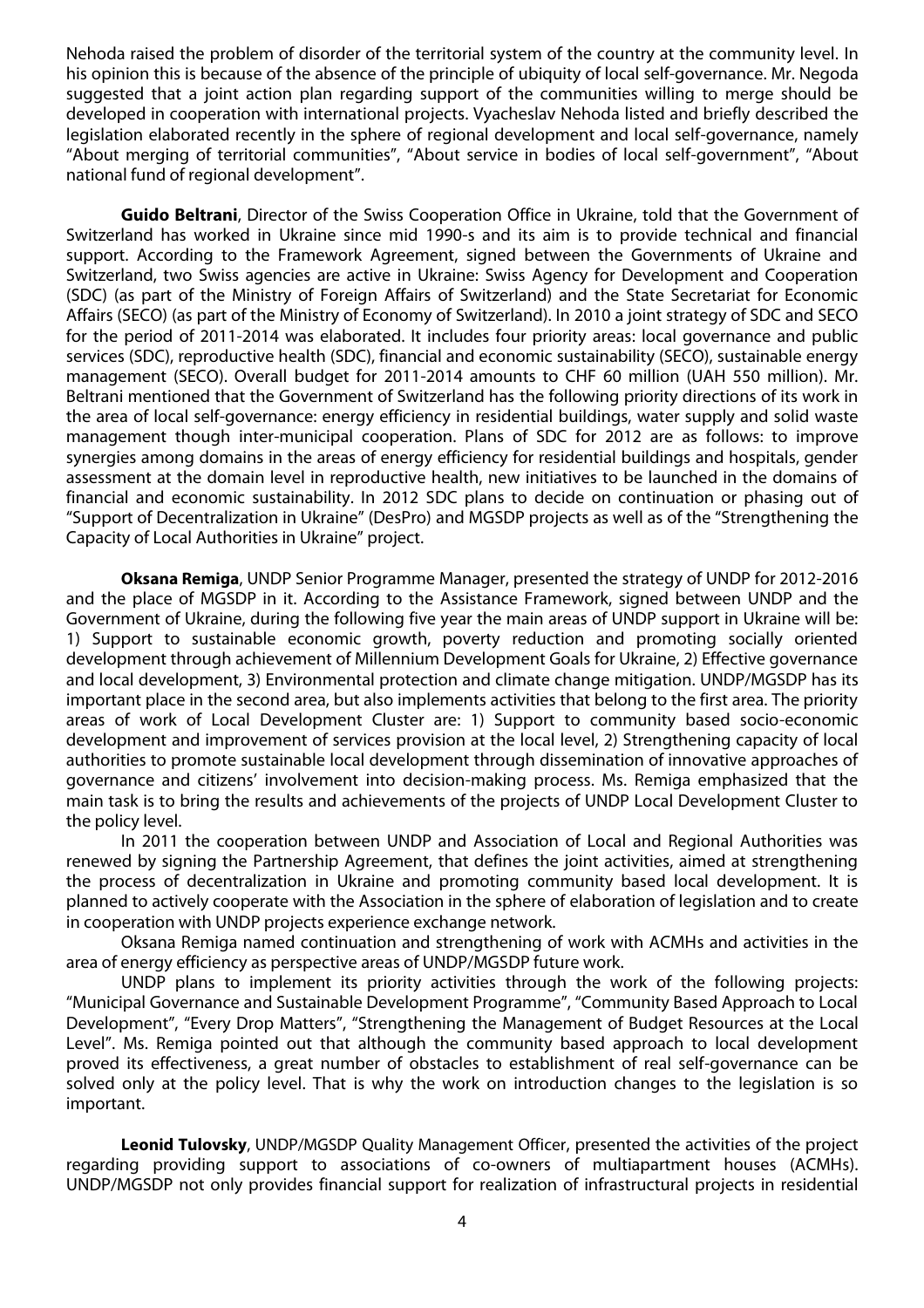houses but also provides trainings on technical and organisational issues of creation and functioning of ACMHs. The Ministry of Regional Development, Construction and Housing Economy of Ukraine recognized effective management of residential houses as the main problem of life sustenance of population. Mr. Tulovsky said that out of 296 projects realized by UNDP/MGSDP 175 – referred multiapartment houses (reconstruction, capital repair etc.).

Leonid Tulovsky mentioned that in 2011 MGSDP jointly with the Ministry initiated work on elaboration of Model Educational Programme for acquiring qualification "Manager of multiapartment residential house" and of Model Educational Programme for advance training of heads and/or members of the executive boards of associations of co-owners of multi-apartment house. Quality Management Officer briefed the participants on the joint initiative of UNDP/MGSDP and Tulchyn municipality on construction of municipal solid wastes collection grounds near five selected multiapartment houses and equip the grounds with containers specialized for separate collection of municipal solid wastes.

UNDP/MGSDP project jointly with the Ministry of Regional Development, Construction and Housing Economy of Ukraine initiated negotiation of possibility of ACMH's receiving bank loans in order to create the institution of "responsible owner".

**Lyudmyla Poltorachenko**, Head of Solid Waste Management Department of the Ministry of Regional Development, Construction and Housing Economy of Ukraine, named the priorities of the Ministry regarding solid waste management (SWM) in Ukraine. Ms. Poltorachenko said that 50 million cubic meters of solid wastes (SW) are created in Ukraine yearly. Each person individually creates 300 kilos of SW yearly. SW recycling is closely related with the impact on environment that is why it is extremely important to separately collect wastes, suitable for recycling, from toxic components. European countries already use modern technologies of SW recycling; nevertheless most cities of Ukraine still use landfills that in most cases have exhausted their capacities. In this regard, it is important to reduce the amount of wastes for burial at the landfill. Ms. Poltorachenko briefed the participants of the Forum on existing technologies of SW utilization, namely burning, pyrolysis, gasification, plasma processing, burning in the "fluidized bed", etc. Summing up her speech, Ms. Poltorachenko mentioned that SWM scheme should be the combination of SW separate collection and further processing. Information work with population is very important for introduction of effective system of SWM in municipalities. It includes three stages: providing information, persuasion and reminding.

**Oleksandr Ovcharuk**, Tulchyn Deputy Mayor, presented the mechanism and achieved results of the inter-municipal project on introduction of integrated approach to SWM in Tulchyn rayon. At the beginning of his speech he demonstrated video about the project. The video was shown on the National channel ICTV.

**Anatoliy Chemerys**, Head of Projects and Programmes of the Center of European Management, presented a complex of educational modules for officials of local authorities, developed jointly by Swiss-Ukrainian project "Support to Decentralisation in Ukraine" and UNDP/MGSDP. Developing training materials for self-education and advanced training of officials of local authorities and preparation of professional trainers is a strategic priority for DesPro project. Mr. Chemerys emphasized the importance of adapting training materials to the individual style of the audience and orientation of materials to meeting its needs, namely information on increasing energy efficiency of the buildings, streets and parks illumination, introduction of effective management of multiapartment houses etc. At the moment, training materials on the following topics have already been developed: local self-governance and decentralization, administrative services provision, operational planning, local budgeting, municipal services quality management system according to the standard ISO, reforming the system of residential real estate management in the cities (ACMH) etc. Special attention should be brought to making educational programmes practical.

**Olena Ursu**, UNDP/MGSDP Governance and Sustainable Development Expert, briefed the participants on the Academy Folke Bernadotte and UNDP (New-York) joint project "Measuring Rule of Law in Public Administration" and on piloting the tool in two cities of Ukraine – Lviv and Feodosiya. The subject of research in these cities is housing economy. UNDP/MGSDP provides support to Lviv municipality on piloting the tool.

**Oleg Berezyuk**, Director of the Department «Administration of the City Mayor», Lviv City Council, shared the experience of piloting the tool "Measuring Rule of Law in Public Administration" in Lviv municipality. Using example from life, Mr. Berezyuk told about misunderstanding and violation of rule of law principles because of professional ignorance and complete distrust of people in their capabilities. Oleg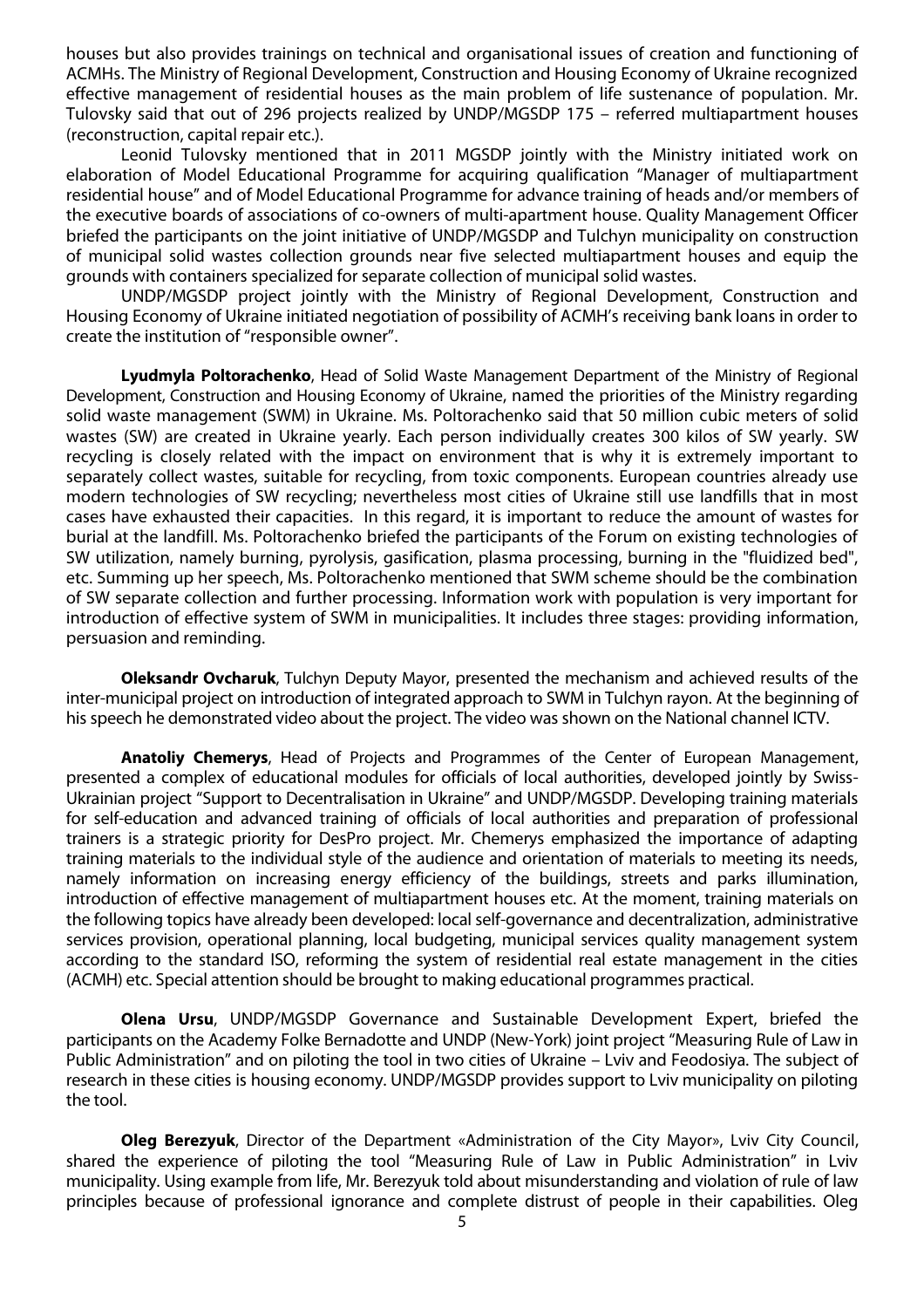Berezyuk said that realisation of the project is on its first stage at the moment – analysis of existing legislation (formal mapping). He also noted that the problem is not in the absence of legislation, but in its proper use.

**Go Funai**, , UNV Disaster Risk Reduction Advisor, presented the "Making Cities Resilient" campaign. Mr. Funai gave the definition to disaster and told how to avoid it. 11 million Ukrainians live in potentially dangerous places. Risks assessment and preparation may save from UAH 16 to 24 million. Go Funai invited UNDP/MGSDP partner municipalities to join the "Making Cities Resilient" campaign and receive support in elaboration of disaster resilience strategy.

**Olena Ursu**, UNDP/MGSDP Governance and Sustainable Development Expert, informed the participants on sustainable development of cities based on knowledge management and on the outlook for innovative projects on local self-governance with social media. Ms. Ursu said that people, processed and technologies are the driving force of knowledge management. Governance and Sustainable Development Expert named and briefly described existing internet-platforms, providing new opportunities for dissemination and exchange of information:

- www.akvo.org – the platform for real-time reporting. Its task is to briefly and regularly place the news.

- www.olenaursu.wordpress.com the example of professional blog.
- www.slideshare.net the thematic platform for placing PowerPoint presentations.
- www.flickr.com stock of photographs.

Examples of web-portals of state innovations through social media include:

- www.huduma.info – web-page of Kenya.

- www.vancouver.com - web-page of Vancouver, collects citizens' opinion about landscaping of the city.

- www.nycsimplicity.wordpress.com - NYC Simplicity IdeaMarket (the initiative of New York City Mayor) the platform, using which every city council employer may provide his/her suggestions.

- www.govloop.com – the network of civil servants.

- www.localocracy.com – the website, which provides citizens with possibility to solve important problems by expressing their opinion.

- www.harassmap.org – the webpage, where you may inform about domestic violence.

Ms. Ursu encouraged representatives of partner municipalities to develop their ideas for realisation of innovative projects in the area of local self-governance through social media.

## **3. Recommendations of the participants of the Forum**

In the process of discussion, the participants of the Forum worked out the following recommendations which are to be taken into consideration by the management of UNDP and donor organisations:

- 1. Continue providing support to City Councils in realisation of projects in the area of electronic governance, namely, introduction of electronic document flow, provision of online services for citizens.
- 2. Actively support inter-municipal cooperation, in particular through exchange of experience between municipalities, joint initiatives of municipalities and adjacent rayons, especially in the area of solid waste management.
- 3. Strengthen capacity of Municipal Support Units to act as Resource Centers for community based local development.
- 4. Provide capacity building activities not only for employers of Municipal Support Units, but also for other officials of local authorities, namely deputies of City Councils. Developed educational projects and programmes should be practical.
- 5. Develop short-term practical training courses for managers of multiapartment residential houses and conduct these trainings in cooperation with educational institutions, local authorities and non-governmental organisations of ACMHs (associations etc.).
- 6. Consider appropriateness of supporting initiatives on development of the SmartCity concept with possibility of conduction of educational and practical event in Vinnytsia municipality.
- 7. Devote priority attention to development and support of functioning of associations of coowners of multiapartment houses (support to ACMHs projects on repair of roofs, construction of water supply and sewage systems, insulation etc.).